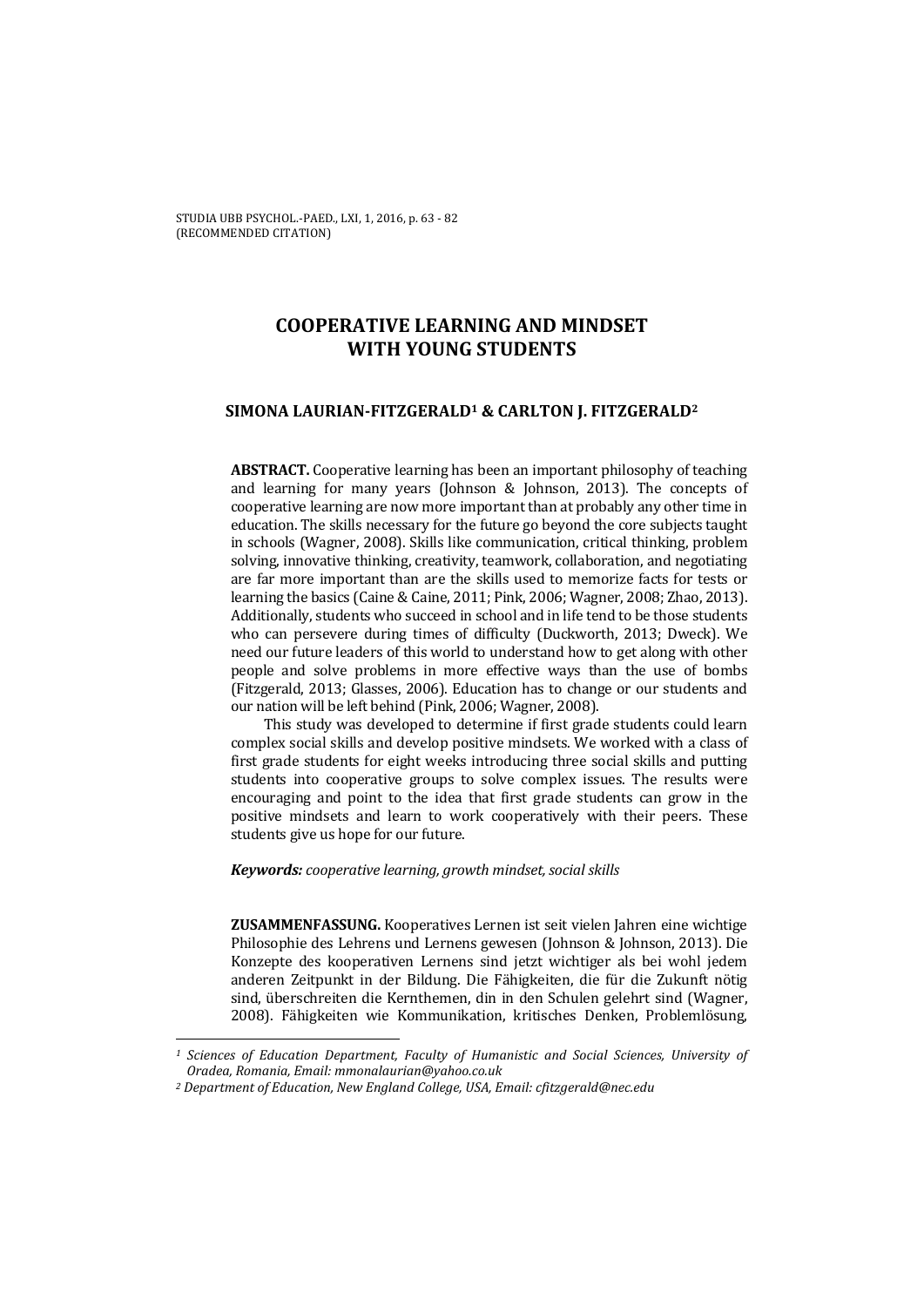innovatives Denken, Kreativität, Gruppenarbeit, Zusammenarbeit und Verhandlung sind weit wichtiger als die Fähigkeiten verwendet, um auswendig Fakten für Tests oder die Grundlagen zu lernen (Caine & Caine, 2011; Pink, 2006; Wagner, 2008; Zhao, 2013). Zusätzlich Studenten, die in der Schule und im Leben erfolgreich sind, sind in der Regel diejenigen, die in Zeiten von Schwierigkeiten beharren können (Duckworth, 2013; Dweck). Wir brauchen, dass unsere zukünftigen Führer dieser Welt verstehen, wie man mit anderen Menschen auskommen sollte und Probleme in einer effektiver Weise als die Verwendung von Bomben lösen (Fitzgerald, 2013; Glasses, 2006). Bildung muss sich ändern oder unsere Schüler und unsere Nation werden zurückgelassen sein (Rosa, 2006; Wagner, 2008). Diese Studie wurde entwickelt, um festzustellen, ob die Erstklässler komplexe soziale Fähigkeiten und positive Mentalitäten entwickeln könnten. Wir arbeiteten mit einer Klasse von Erstklässlern acht Wochen, führten drei soziale Fähigkeiten ein und setzen die Schüler in kooperativen Gruppen um komplexe Probleme zu lösen. Die Ergebnisse waren ermutigend und weisen auf die Idee, dass die Erstklässler in den positiven Mentalitäten wachsen können und lernen, kooperativ mit ihren Kollegen zu arbeiten. Diese Schüler gaben uns Hoffnung für unsere Zukunft.

*Schlüsselwörter: kooperatives Lernen, Wachstum Mentalitäten, soziale Fähigkeiten* 

# **Introduction**

As we progress through the  $21<sup>st</sup>$  century it is becoming much more obvious that our students need to become more proficient in their problem solving skills, their ability to work in teams, their ability to negotiate, and to creatively develop solutions to issues (Johnson, Johnson, & Holubec, 2013; Wagner, 2008). Today perhaps more than at any other point in history we have to develop students who understand how to work with other people (Johnson, Johnson, & Holubec, 2013). Unfortunately it appears that our abilities to work in the realm of human relationships have not kept up with our technical knowledge (Fitzgerald, 2013; Glasser, 2006; Johnson & Johnson, 2013). Many of our best schools ignore most of the skills our students will need in the real world (Wagner, 2008; Zhao, 2012). We are often told that pedagogical philosophies and techniques like cooperative learning are too complex to implement with young students (Popa, 2010). Our observations of classrooms over the years show us that some teachers very effectively incorporate informal and formal cooperative learning on a regular basis. So, we set out in this study to implement cooperative learning with first grade students in order to begin the process of developing developmentally appropriate cooperative learning activities for younger students.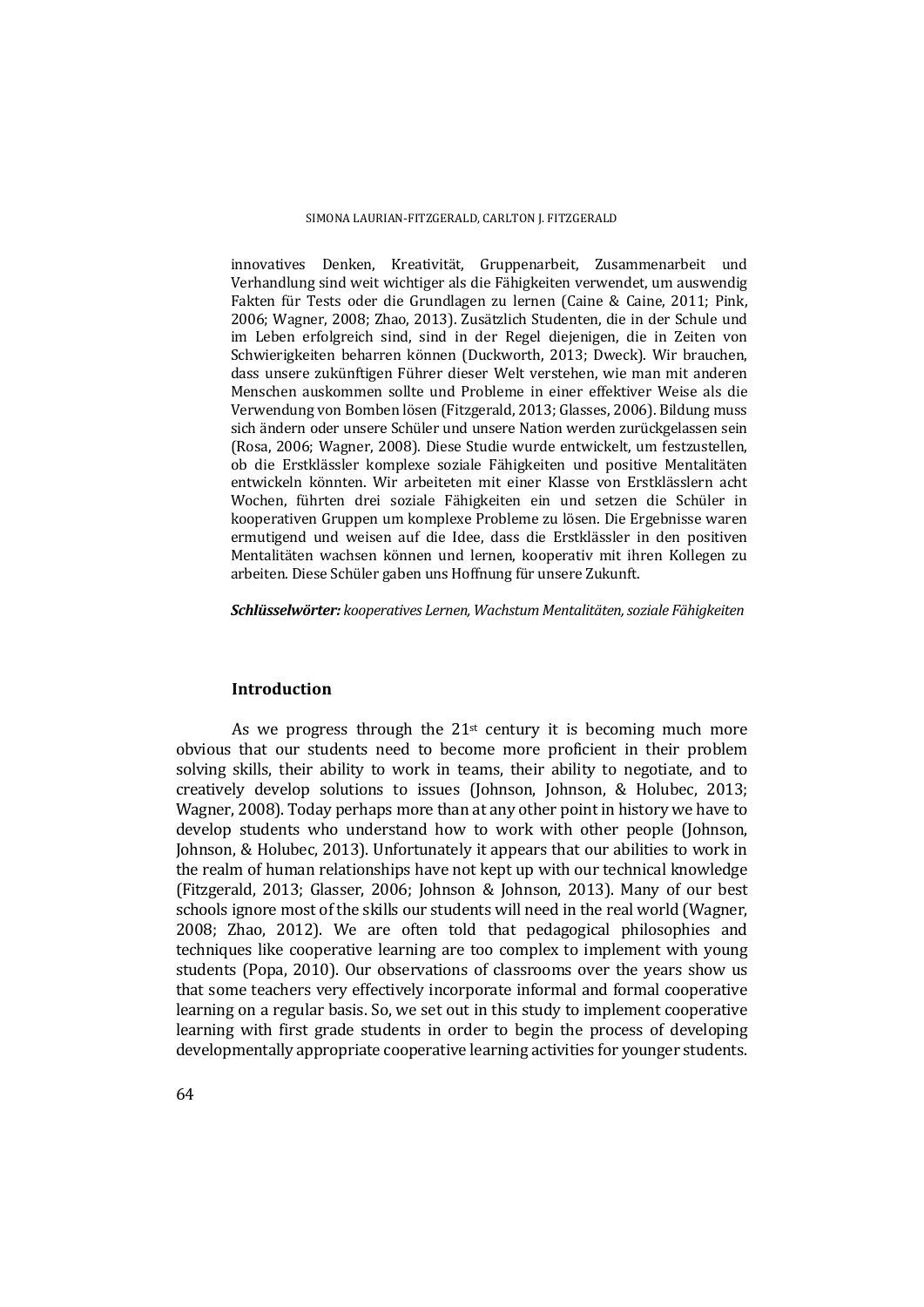### **Literature Review**

### **Introduction**

Cooperative learning has been used in education for many years and its population has grown and lessened a number of times over the years (Johnson & Johnson, 2013). With the development of concepts about 21st century learning (Wagner, 2008) problem solving, critical thinking, communication, and collaboration have become important aspects for educators. Wagner (2008) explains that schools that do not teach their students are leaving their students behind in their abilities to compete for the best jobs of the  $21st$  century. Pedagogical practices such as Project Based Learning (PBL), Inquiry Based Learning (IBL), Sustainability Education (SEF), Problem Based Learning, Critical Thinking strategies, and other methods of teaching are all based on the concept that students have to work in concert with their peers in to develop and implement the skills of the  $21<sup>st</sup>$  century (Caine & Caine, 2011). Sousa (2011) also asserts that the latest research on the brain supports these practices as valid in the development of the brains of our students. This research indicates that the brains grows with learning, the more one learns the more one can learn (Caine & Caine, 2011). Johnson & Johnson (2013) have been study cooperative learning for many years and conclude that the research is clear, students who work with their peers cooperatively learn more, remember it longer, and learn more deeply the material with which they work than do students who work independently or competitively. Hattie (2012) has studied hundreds of meta-research studies and has developed effect sizes on achievement for at least 150 strategies used with students (he states that effect sizes above 0.40 are significant for raising student achievement). Hattie has determined that cooperative learning vs. individual learning has an effect size of 0.59 and cooperative learning vs. competitive learning has an effect size of 0.54. In other words student achievement is significantly higher when students work cooperatively than when they work individually or competitively. Johnson and Johnson (2013) also have determined that students who work together cooperatively also gain more effective social skills and psychological strength than do students who work alone or competitively. In his description of the use of Piagetian techniques (effect size of 1.28) Hattie (2012) states, "…cognitive development is a social process promoted by high-quality dialogue among peers supported by teachers" (p. 43). Piaget's (Piaget & Inhelder, 1966) concepts of assimilation and accommodation work more effective in social settings, not in isolation. Vygotsky (1978) developed the concept of the zone of proximal learning in which students learn from their peers who understand more or more deeply concepts upon which they are working. Learning according to Vygotsky (1978) is a social endeavor.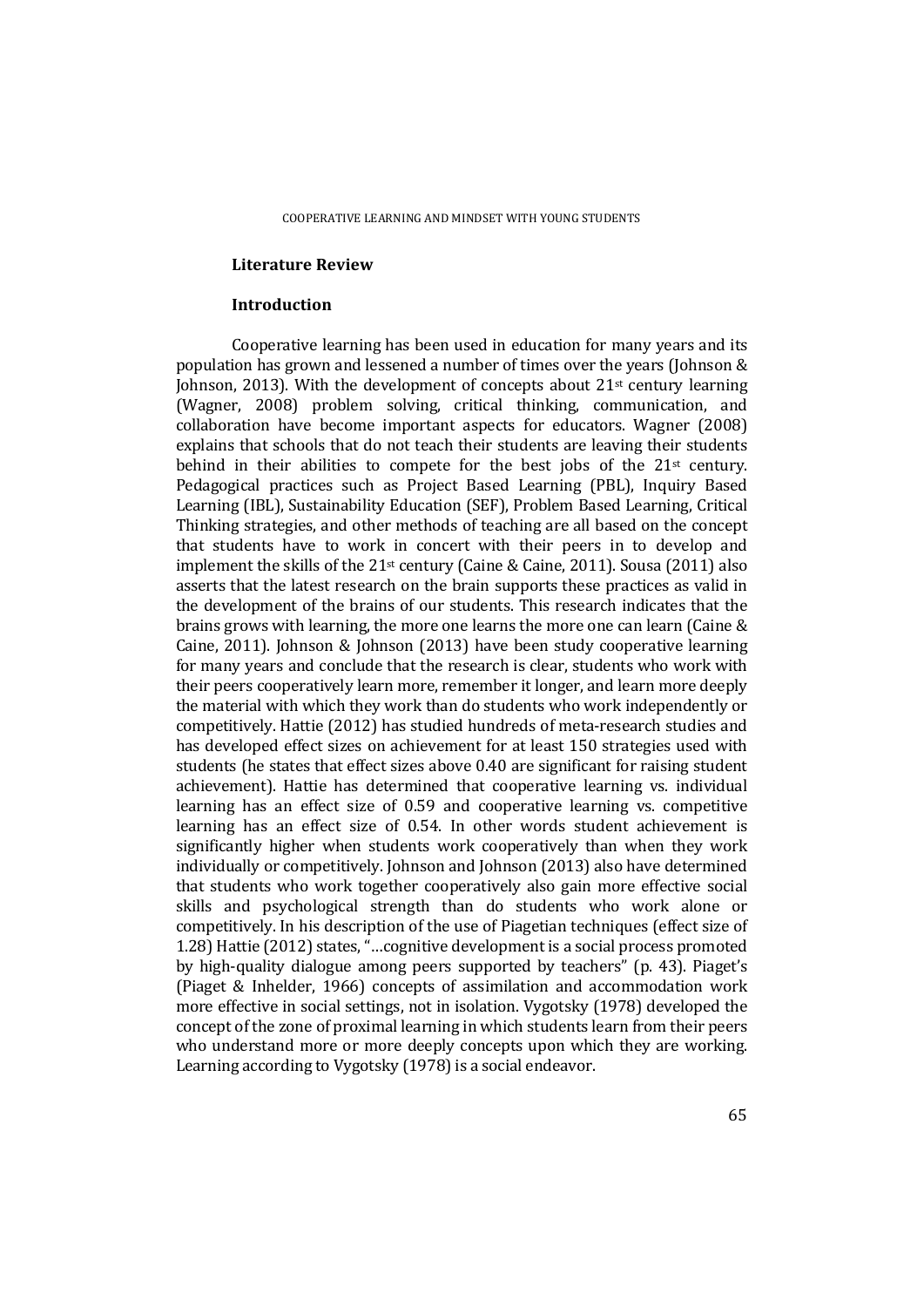# **Grit and Mindset**

In an interview with Deborah Perkins-Gough in 2013 Angela Duckworth explained the power of what she calls Grit. She explained that there are two pieces to the concept of Grit, "So grit is not just having resilience in the face of failure, but also having deep commitments that you remain loyal to over many years." Her research has found that dedication to getting the job done, a hard work ethic, and resilience in the face of adversity is important for student success. Duckworth explains how non-cognitive traits are at least as important as cognitive ability. She told her interviewer, "Grit predicts success over and beyond talent. When you consider individuals of equal talent, the grittier ones do better." She goes on the say that there is not relationship between Grit and talent. Those people who end up being the most talented at something often start out being not being so talented. Their talents progress with their dedication, hard work, strategic practice, and willingness to sacrifice.

Dweck (2006) describes the differences between what she calls a growth mindset and a fixed mindset. Basically, she explains, a growth mindset is one in which a person believes that her/his intelligence, talents, and personality traits are fixed (unchangeable), while a growth mindset is when a person believes that her/his intelligence, talents, and personality traits can be changed. Dweck writes, "…people have more capacity for life-long learning and brain development then ever thought" (p. 5). She quotes Robert Sternberg, a "guru" of intelligence, as believing the major factor in whether people achieve 'expertise' "is not some prior fixed ability, but purposeful engagement" (p. 5). According to Dweck, people with fixed mindsets feel that they have to prove themselves over and over. They feel that they have to be correct or they are not a smart or talented as they thought. The biggest problems with students with fixed mindsets is that they give up easily, they do not challenge themselves, they do not seek new things to learn, they hide their deficits instead of building them up, and they deceive themselves in their self-assessments because they fear showing weakness, less talent, or less intelligence. Dweck writes, "The passion for stretching yourself and sticking with it, even (or especially) when it's not going well, is the hall mark of a growth mindset" (p. 7). In order for people to determine if they have a growth mindset in terms of intelligence and personality traits, Dweck has develop two sets of yes/no statement:

Intelligence Statements

- 1. Your intelligence is something very basic about you that you can't change very much.(F)
- 2. You can learn new things, but you cannot really change how intelligent you are. (F)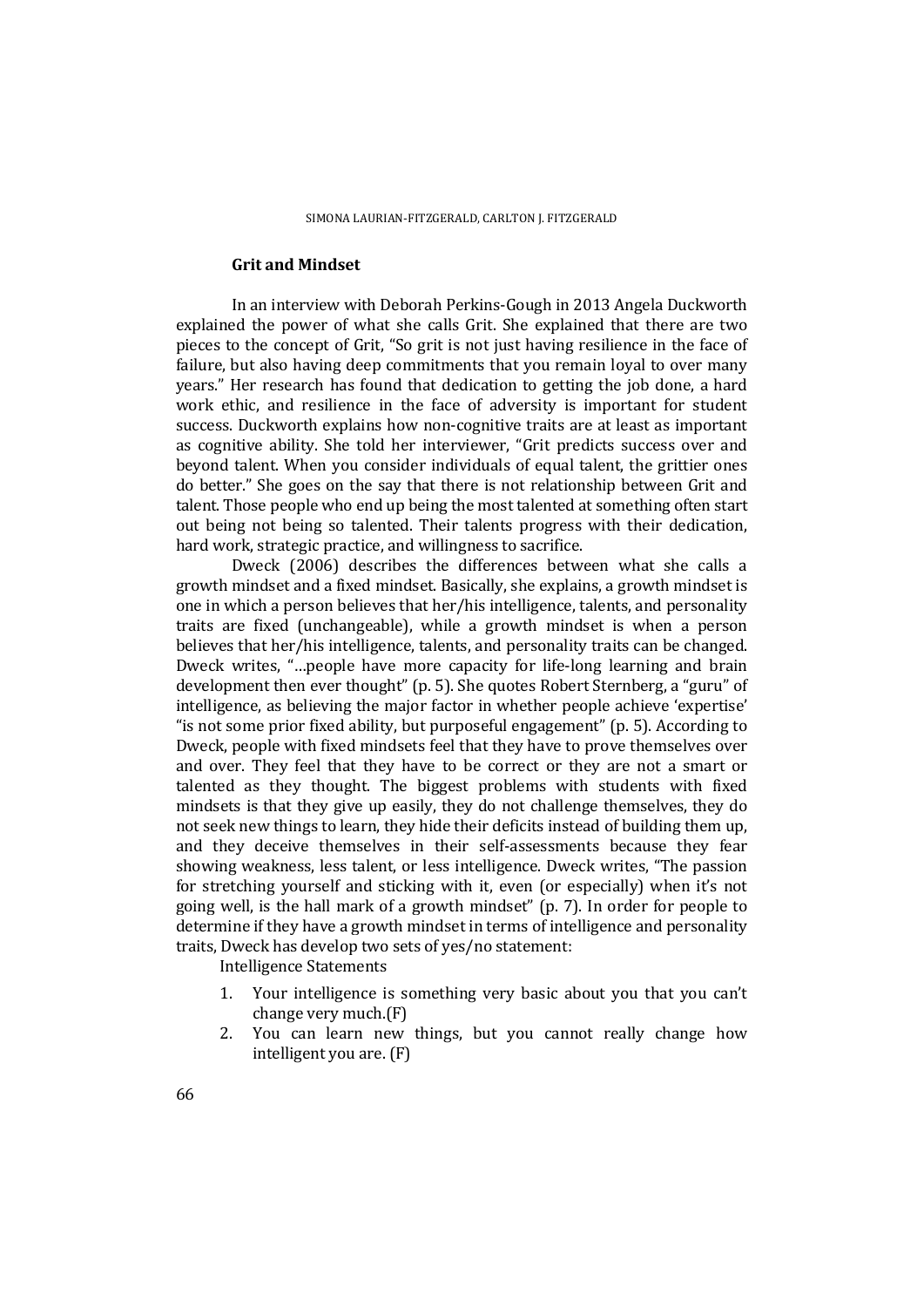- 3. No matter how much intelligence you have, you can always change it quite a bit. (T)
- 4. You can always substantially change how intelligent you are. (T)

Personality and Character Statements

- 1. You are a certain kind of person, and there is not much that can be done to really change that. (F)
- 2. No matter what kind of person you are, you can always change substantially. (T)
- 3. You can do things differently, but the important parts of who you are can't really be changed. (F)
- 4. You can always change basic things about the kind of person you are. (T)

The important message from both Duckworth (2013) and Dweck (2006) is we can all change our Grit levels and Mindsets. We are not stuck where we are presently. Through strategic hard work and dedication we can improve both our Grit and our Mindset. Teachers can teach students to be grittier and to create positive growth mindsets.

# **Cooperative Learning**

There are three basic patterns for students as they work in classrooms: individual work, competitive work, and cooperative work (Johnson, Johnson, & Holubec, 2013). In the world students will need to know and use the skills necessary for all three interaction patterns (Popa, 2008). So, it makes sense to develop a system of teaching and learning that gives students the best of all the patterns (Johnson, Johnson, & Holubec, 2013). The cooperative learning system used in this review was developed by the Johnsons to incorporate all three processes under the umbrella of cooperation. According to the Johnsons students should learn how to work and make decisions independently. They also should understand how to compete and deal with winning and losing in positive ways, keeping their emotions and actions in perspective (e.g. be gracious winners and good losers). Students should also learn how to be positive and contributing members of groups or teams. They need to understand how to be leaders and followers, and they need to learn how to do their parts to make their groups successful.

 At this time in history it appears that working together in positive ways is more important than ever (Wagner, 2008). According to Wagner and the Center for 21st Century Learning (p21) one of the four most important skill areas for the 21st century is collaboration. Wagner believes that too many school's today, even some of our best schools, still do not take the skills of collaboration,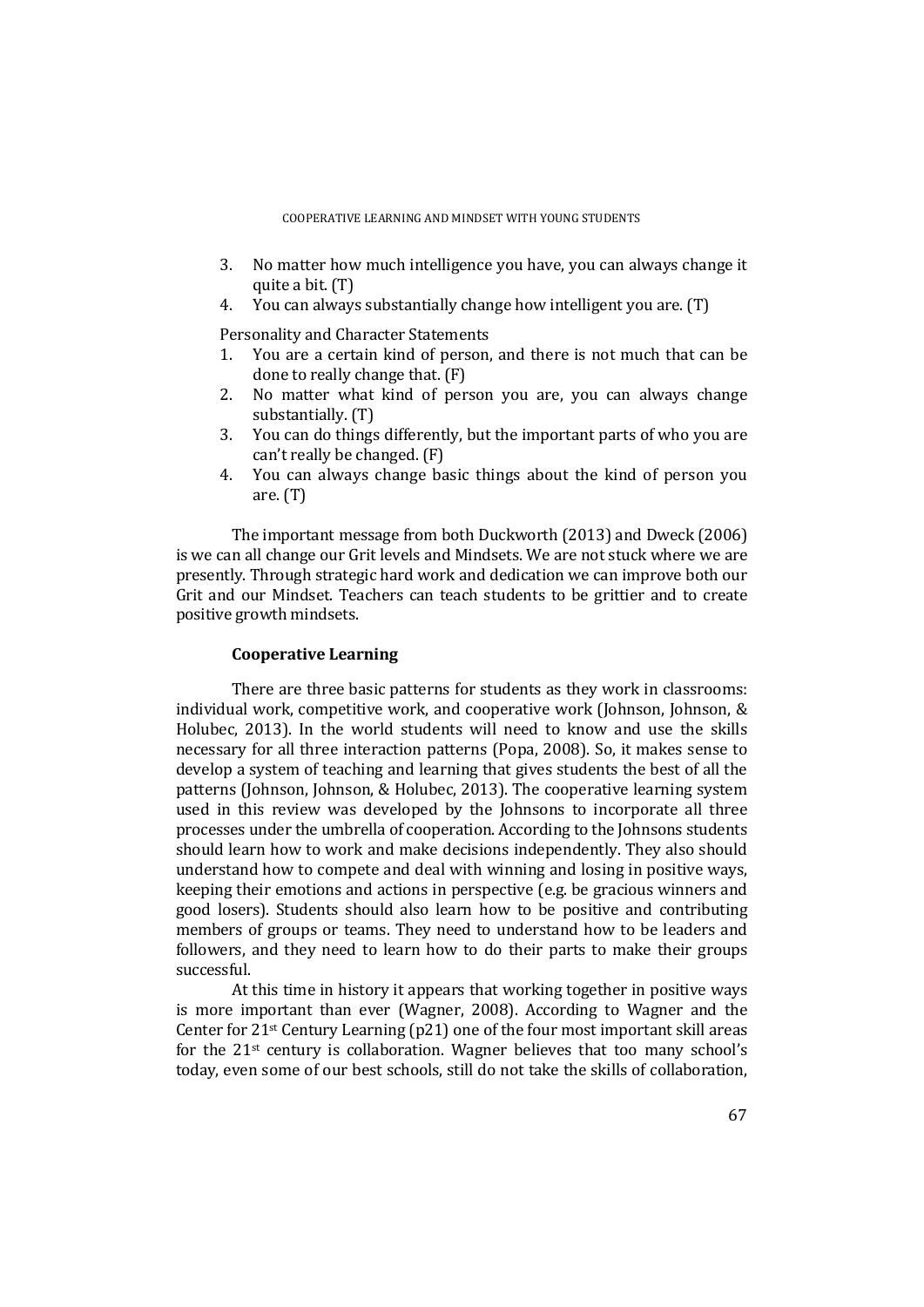communication, problem solving, creativity, and critical thinking seriously enough. Pink (2006) believes that the leaders of the future and the people with the best jobs will be those who understand how to be innovative, creative, and problem solvers who know who to communicate and work with other people. Both Wagner (2008) and Pink (2006) believe that students need to be placed in educational activities in which they can work together on real world problems in deep and engaging ways. They believe that the real curricula are the skills associated with creativity, problem solving, entrepreneurship, leadership, collaborative efforts, and critical thinking. The Greenwich Public Schools (*http://www.greenwichschools.org/page.cfm?p=6697*) have developed ideas in relation to what people call the transdisciplinary curriculum, the curriculum that transcend subjects. In other words the most important skills are the 21st century skills listed above and the school subjects are used as the vehicles to give students access to these skills. In addition to the benefits explained earlier of cooperative learning socially, psychologically, and academically, cooperative learning also is instrumental in the critical thinking, problem solving, collaborative and communication skills necessary for 21st century and beyond learning (Johnson, Johnson, & Holubec, 2013).

 In order to accomplish the tasks discussed above the Johnsons (2013) suggest cooperative learning as a major aspect of the teaching and learning process. The Johnsons advise that there are four different kinds of groups used in cooperative learning: base groups, informal groups, formal groups, and academic controversy groups. Base groups are used as long term groups in which students offer their members academic and personal support to each other. A form of base groups in middle schools and high schools are advisories in which a teacher and a small group of students work together for at least a year to support each other. Many high schools maintain these groups for four years. In formal groups are used for short periods of time within the classroom. These groups can last for a minute or up to a class could share pairs, homework check groups, reading groups, study groups, research groups, review groups, etc. The third group is a formal cooperative group that lasts for the length of an assignment. These formal groups could last for a class period or for an entire term if the students are working on a long-term project. The final group is an academic controversy group that usually lasts for up to a week as students research debate, take notes, switch sides, debate again, and then come together to develop a final solution or set of rules for some issue that can be historical, simulated, or for solving a real issue. Groups can be formed in a number of ways (random, stratified random, by interest, by ability, heterogeneously, by student choice, etc.) depending on the task at hand and the needs of the students as determined by the teacher and students (Johnson, Johnson, & Holubec, 2013).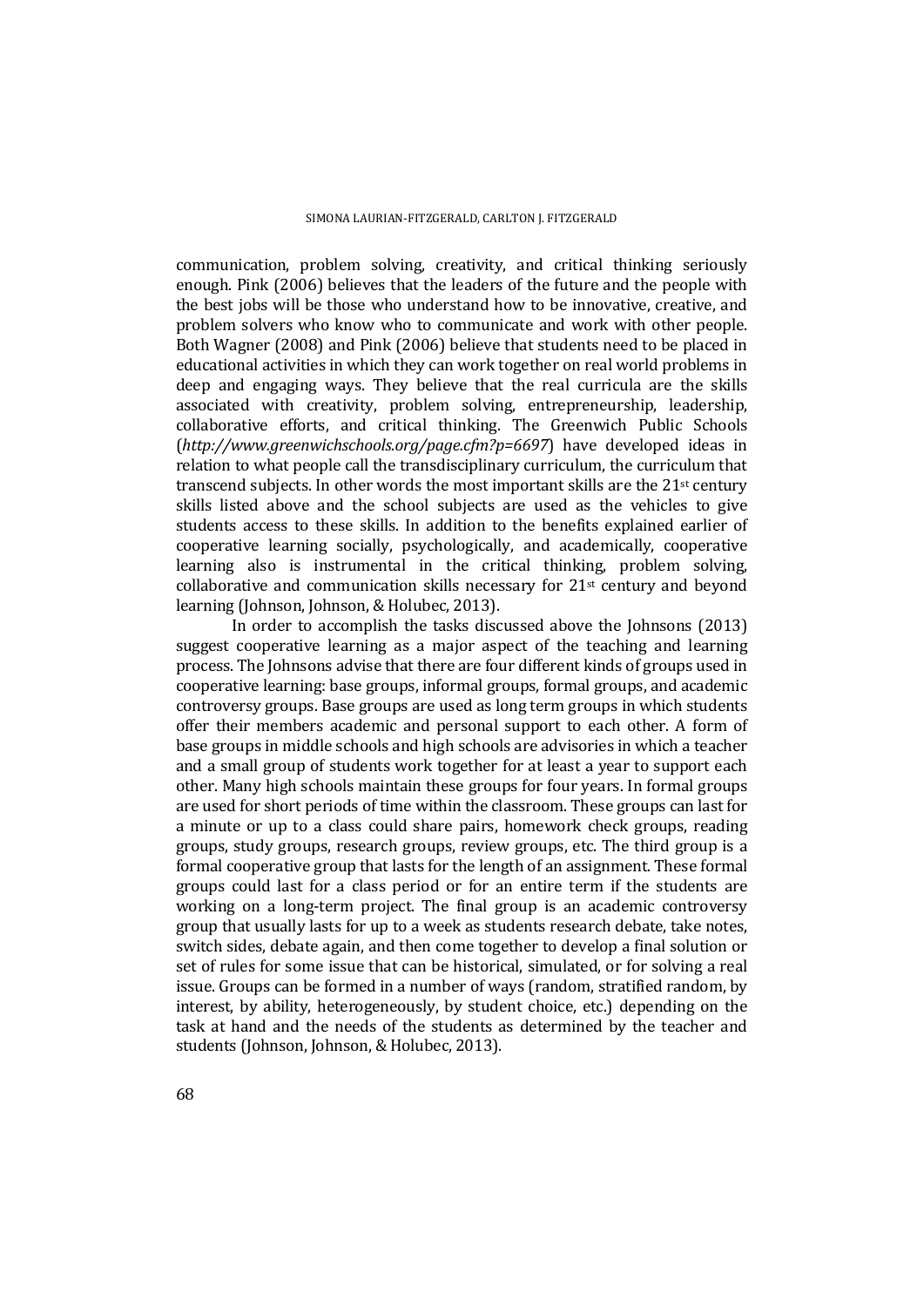The Johnsons (2013) have developed five basic elements for formal cooperative groups: Positive Interdependence, Individual Accountability and Personal Responsibility, Promotive and Face-to-Face Interactions, Individual and Small Group Skills, and Active Individual and Group Processing. For a formal group to be effective all five elements must be present in the group. When the group is not working effectively then usually one of the basic elements is missing from the process.

 Positive Interdependence occurs when every member of the group believes that her/his job is to learn all of the material, accomplish the tasks of the group, do their individual parts, support every member of the group, and believe that together they can accomplish more than they each could individually. Positive interdependence is the key to cooperative groups at any level in school or on the job. Individuals in the highest functioning groups anywhere believe in and support each other (Popa, 2005). We see these kinds of groups in sports on a regular basis and in companies or schools that promote and support cooperation. These groups believe in synergy, the idea that our abilities as a group are greater than the mere sum of our parts. Teachers structure interdependence in different ways (e.g. limited materials that members have to share, individual jobs in the group, a common task, individual tasks to put together for the final task, bonuses for group participation, break up the learning material and members teach each other, etc.). Any process that makes students count on each other will help with Positive Interdependence (Johnson, Johnson, & Holubec, 2013).

 Individual Accountability and Personal Responsibility is the second basic element of cooperative learning. Here each individual is responsible for learning the academic material and for completing the assigned individual tasks. Each individual will have to prove they have learned the material (e.g. do the homework, pass the quiz or test, write an exit slip proving what they know, be interviewed by the teacher, be assessed by the other members of the group, selfassess and defend their scores, do a presentation, write an essay, etc.). The goal is that every student learns all of the material and can prove her/his knowledge and/or skills achievement. Each individual student is also accountable for doing her/his part of the tasks to complete the final product for the project or activity. Students have to learn how to positively hold each other accountable for their efforts, as they will need to do in the career fields. The point here is that every individual is responsible for her/himself and for her/his efforts for the group (Johnson, Johnson, & Holubec, 2013).

 The third basic element of cooperative learning is Promotive and Faceto-Face Interactions. In this element students must learn how to support each other. Here students employ the Caring Habits discussed earlier so that they support each other in their efforts. Students are required to support, challenge appropriately, assist, encourage, ask for help from, and offer information to each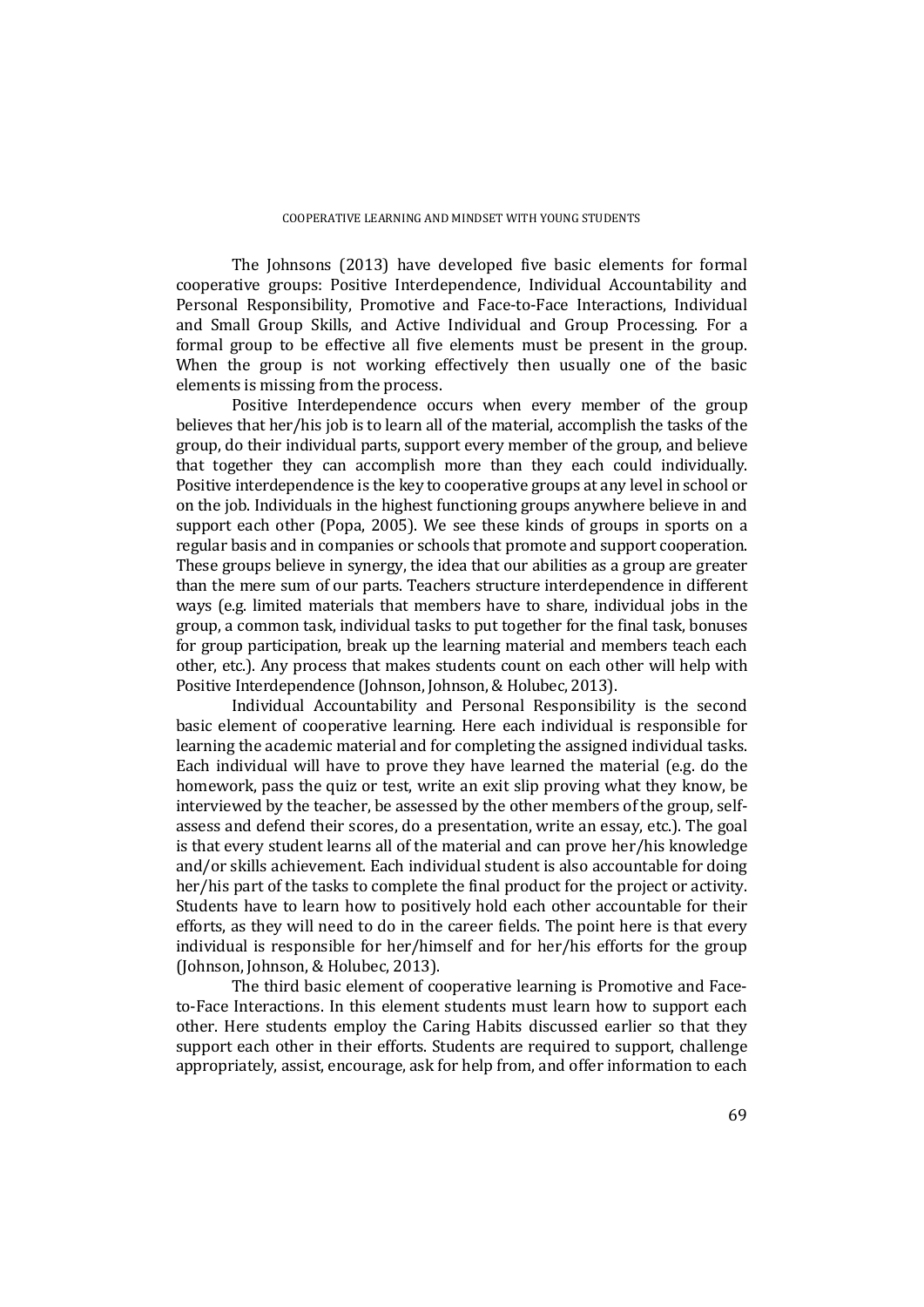other. Even when students are working independently on their tasks, they are asked to find material and ideas that they can share with their teammates. Students are also asked to give each other feedback that is honest, specific, helpful, and positive in order to promote the growth and success of each member of their group (Johnson, Johnson, & Holubec, 2013).

 Individual and small Group skills compose the four element of cooperative learning. For this element to occur the teacher must teach, allow students to practice, and give students feedback for improvement for specific social skills. There are four groups of skills in this process. The Johnsons have broken these social skills into four categories:

- 1. **Forming:** The bottom-line skills needed to establish an effective group.
- 2. **Functioning:** The skills needed to manage the group's activities in completing the task and in maintaining effective working relationships among members.
- 3. **Formulating:** The skills needed to build deeper-level understanding of the material being studied, stimulate the use of higher quality reasoning strategies, and maximize mastery and retention of the assigned material
- 4. **Fermenting:** The skills needed to stimulate re-conceptualization of the material being studied, cognitive conflict, the search for more information, and the communication of the rationale behind one's conclusions.

In order to learn these skills the Johnsons suggest a process in which the teacher demonstrates: a. the need for the skill, b. the definition and practical skills needed for the skill, c. Allows for practice and feedback, d. continues the process until students use the skill in an unconsciously competent way (Johnson, Johnson, & Holubec, 2013).

 The final basic cooperative learning element is Active Individual and Group Processing. Caine and Caine (2011) believe that active processing is integral to deep learning. The Johnsons (2016) agree. They state,

 Students do not learn from experiences that they do not reflect on. If the learning groups are to function better tomorrow than they did today, members must receive feedback, reflect on how the effectiveness of their actions may be improved, and plan how to be even more skillful during the next group session. (p. 4)

 Students need to think individually, process within their group, and share their ideas with the entire class, as well as receive feedback from their teacher. Then individuals, the groups, and the class create goals for improvement (Johnson, Johnson, & Holubec, 2013).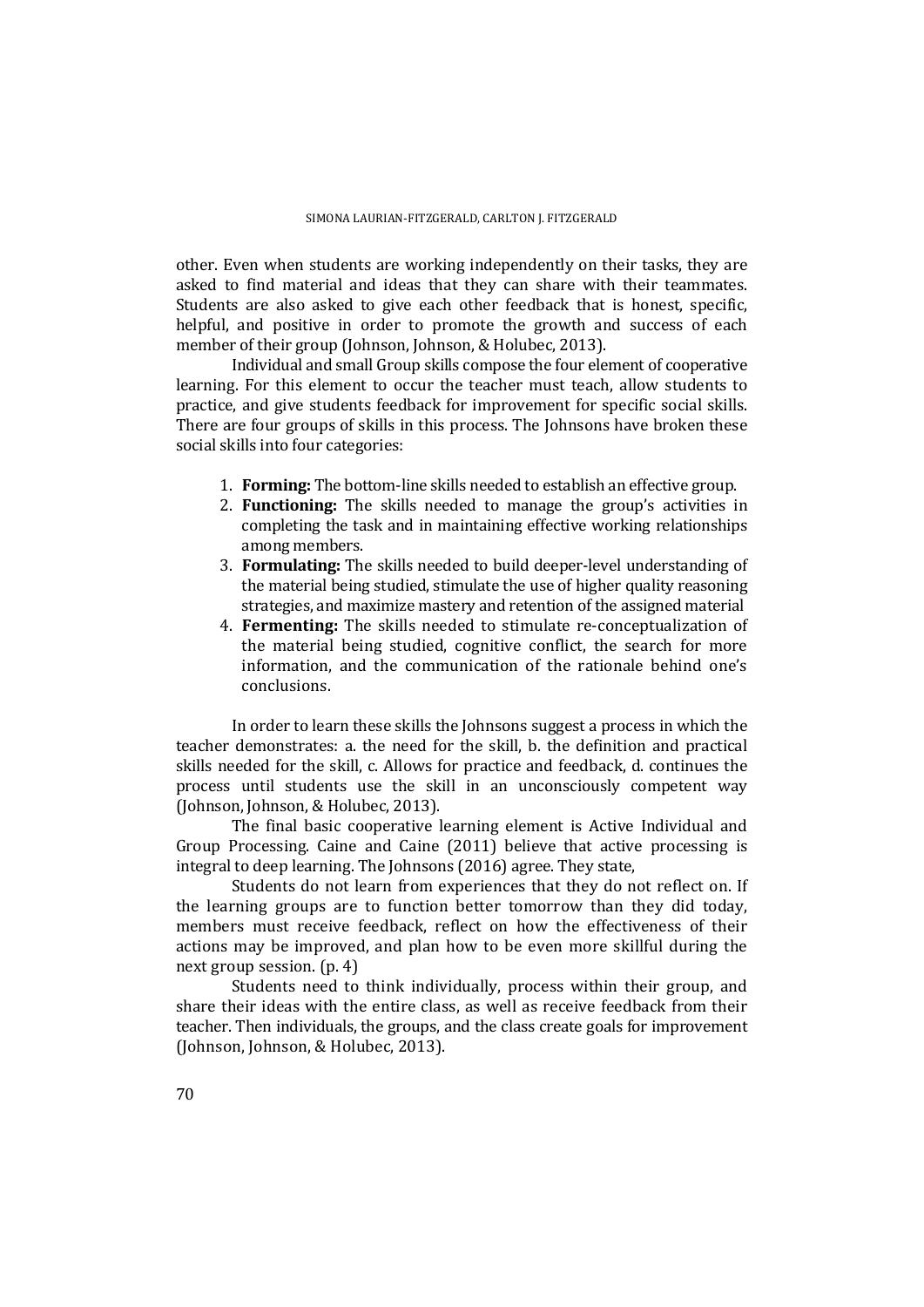Cooperative learning takes a great deal of effort, planning, and feedback to be successful. The goal of preparing our students for the 21st century and beyond though makes it imperative to engage in such a process. Our future is dependent on the skills of our students as they become adults. We cannot afford to allow our students to be prepared for a century gone by. If we do not engage our students in cooperative and collaborative learning they will be left behind.

# **Methodology**

 In this study we conducted a series of lessons with the first grade students introducing cooperative learning and the social skills of taking turns, voice levels, and encouragement. We introduced each skill to the students and then we had the students practice the skills so they could reflect on them and gain feedback from the instructors. After students had practiced each of the skills we developed a project based series of activities in which the students learned the basics of storytelling. Students were then placed in groups by the topics the students chose for their story. Each group wrote a story based on their common topic. Students in each of their groups then developed a Big Book by copying their story into the Big Book and then illustrated their books with pictures from the internet and/or pictures drawn by the students.

# **Setting and Participants**

 The participants were 30 students in a fist grade classroom in a city in Romania of approximately 200,000 people. The school is within walking distance of the city center and house grades Per K to eighth grade. This school has a reputation as being a good school in the city. There were 19 girls and 11 boys in this study. There are diverse families in the school (Romanian, Iranian, Turkish, Hungarian) and the families have a range of socioeconomic standards.

 The classroom teacher was an observer in the study as she allowed two pre-service teachers from the local university along with their university supervisor to conduct the 12 lessons implemented during the study. She also followed up the lessons with opportunities for the students to continue their practice of the social skills.

 In addition to the students and teacher there were two pre-service teachers and their university supervisor who conducted the surveys, observations, and lessons during the study. Both of the female pre-service teachers were in their last semester of their program. Their supervisor is a lecturer at the university who regularly supervises pre-service teachers in the field.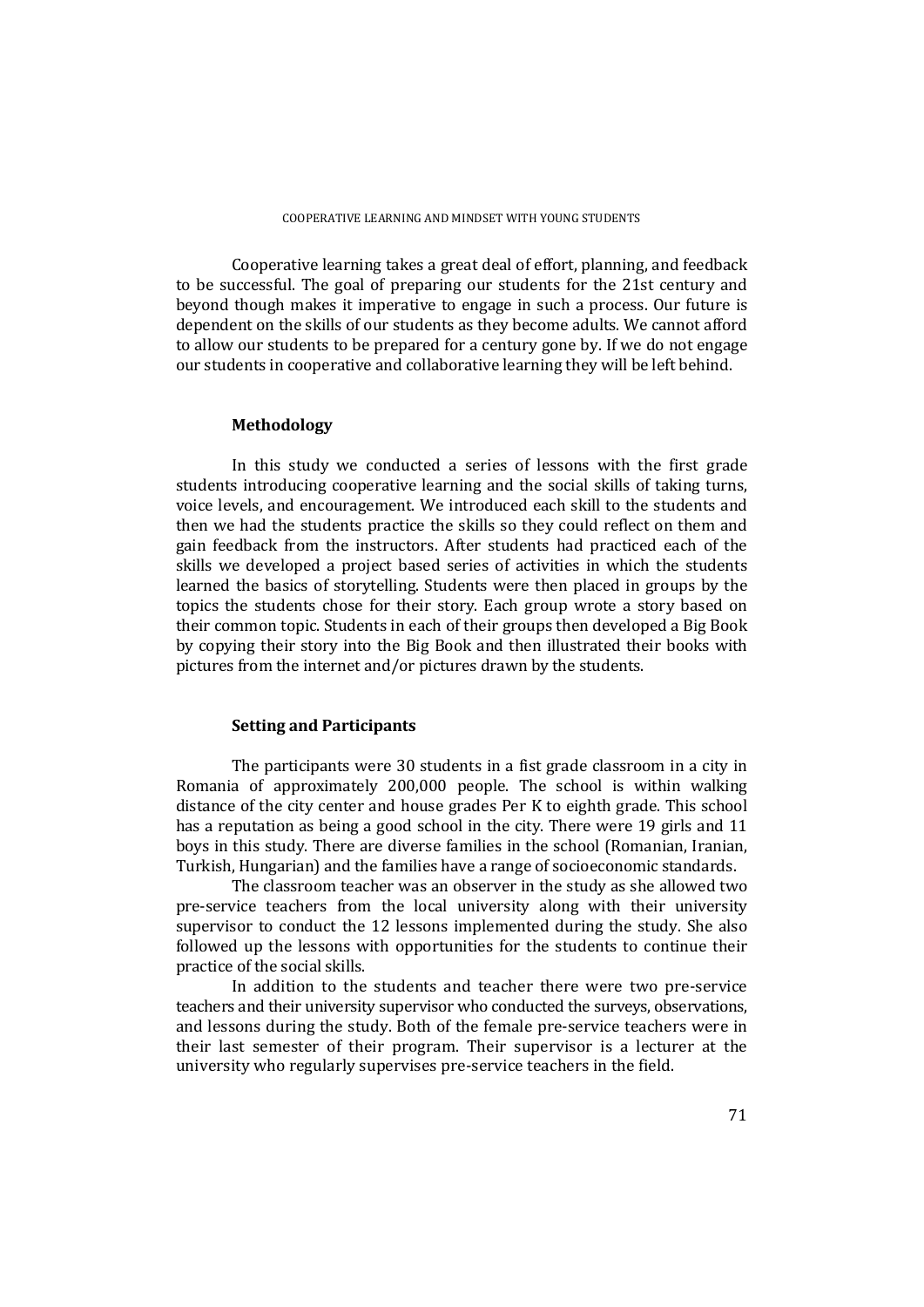# **Design**

 Creswell (2003) developed three important questions for designing research:

- 1. What knowledge claims are being made by the researcher (including a theoretical perspective)?
- 2. What strategies of inquiry will inform the procedures?
- 3. What methods of data collection and analysis will be used?

Our perspective in relation to the first question is a constructivist view.

We believe, "The goal of research, then, is to rely as much as possible on the participants' views of the situation being studied" (Creswell, p. 8). Our strategies of inquiry were developed from a mixed methods perspective, collecting both quantitative and qualitative data. "In this design, the investigator collects both forms of data at the same time during the study and then integrates the information in the interpretation of the overall results" (Creswell, p. 16). In our study we used both quantitative (survey, inventory) and qualitative (observation and interviews) data collection methods.

 The quantitative methods used in this study were a pre and post classroom life survey (Popa, 2008) related to the classroom environment (academic and personal care and support from peers and the teacher; level of general cooperation among the class) and a pre and post mindset inventory (Dweck, 2006). The qualitative methods used in this study were observations of students in their group work (cooperative social skills: taking; mindset behaviors: perseverance, asking for assistance, providing assistance). Pre and post observations were implemented, as well as ongoing observations during the study. The classroom teacher also participated in a post study interview.

Table 1 displays the methods and tools applied during the study.

| <b>Table 1. Mixed Methods Design</b> |                   |                           |                           |
|--------------------------------------|-------------------|---------------------------|---------------------------|
| <b>Quantitative Method</b>           | Quantitative Tool | <b>Qualitative Method</b> | Qualitative Tool          |
| Survey                               | Classroom Life    | Student                   | Pre and Post              |
|                                      | Survey            | <b>Observations</b>       | Observation               |
|                                      |                   |                           | Protocol                  |
| Inventory                            | Mindset Inventory | Student                   | Researcher                |
|                                      |                   | <b>Observations</b>       | Journal                   |
|                                      |                   | <b>Teacher Interview</b>  | <b>Interview Protocol</b> |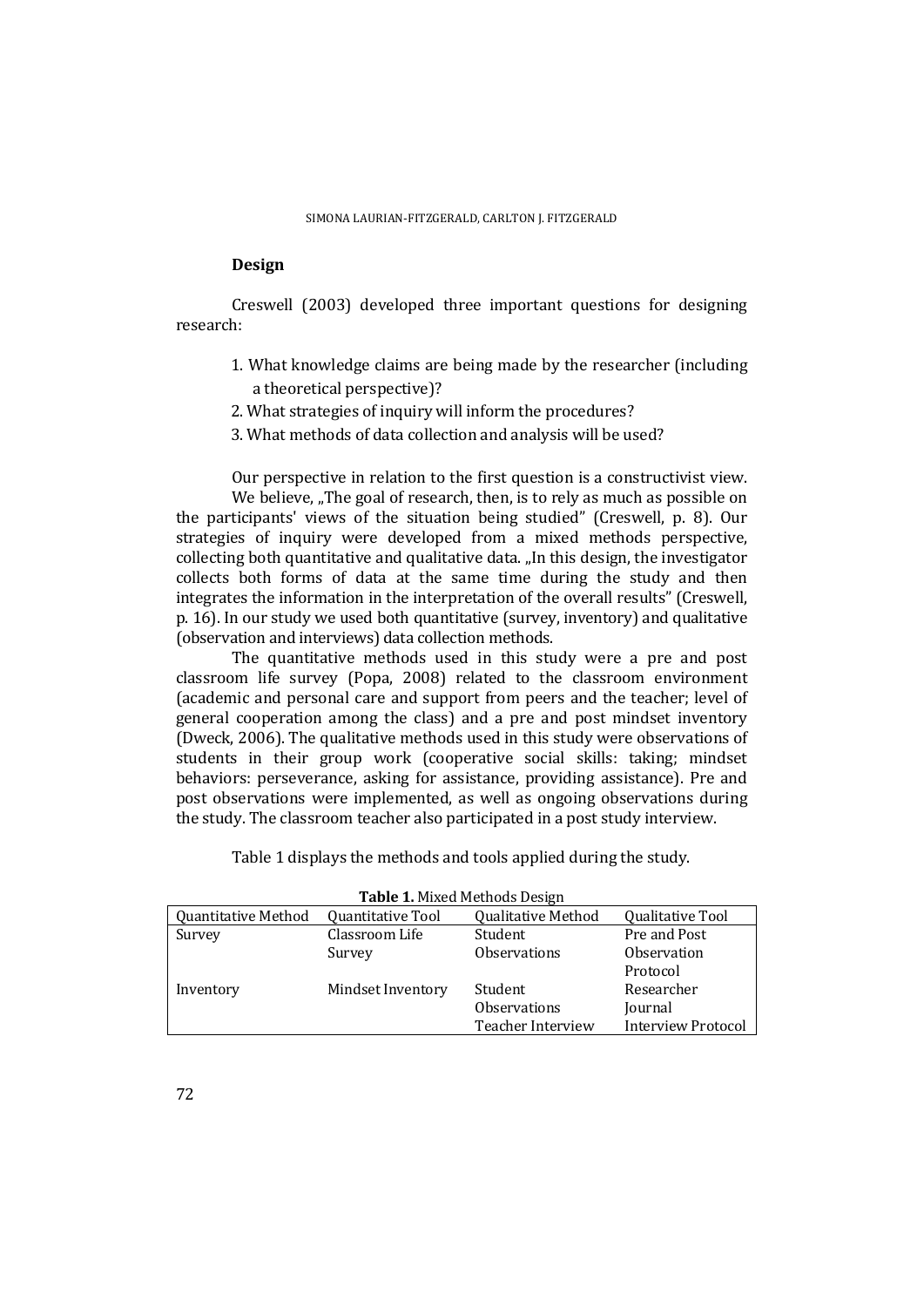# **Research Questions**

This study was based on two research questions:

- 1. What effects will the introduction of formal cooperative learning lessons and activities have on the social skills of first grade students when they work in groups?
- 2. What effects will the introduction of formal cooperative learning lessons and activities have on the mindsets of first grade students as they work together in groups?

 The first hypothesis for this study was that if we taught students social skills they would gain better skills for working in groups. The second hypothesis was that if students gained more social skills their mindsets would be more positive when they faced difficult work in their groups. Our fear was that because of the timeframe of this study (8 weeks) students would not have enough time to go through the implementation dip of learning new skills to make enough gains to give us a true picture of where they will be after another term of work.

 This study employed a mixed methods design to gather and analyze data. Quantitative data was gathered through the use of a pre and post surveys for the students. More qualitative data was gathered through pre and post study observations using a standard chart for each observation. During the course of the study instructors maintained researcher observations of the students during the nine lessons/activities. Finally, at the completion of the study the classroom was interviewed to gather her observations during the study.

# **Phases of Inquiry**

The following 15 phases of inquiry were applied during this study:

- 1. Gain administrative consent
- 2. Gain teacher and student consent
- 3. Pre student observations
- 4. Pre student class life survey
- 5. Pre student mindset inventory
- 6. Introduce concepts of cooperative learning and social skills
- 7. Introduce concept of mindset skills
- 8. Teach and practice social skills and mindset skills
- 9. Implement final project to implement cooperative social skills and mindset skills
- 10. Post student observations (cooperative social skills and mindset skills)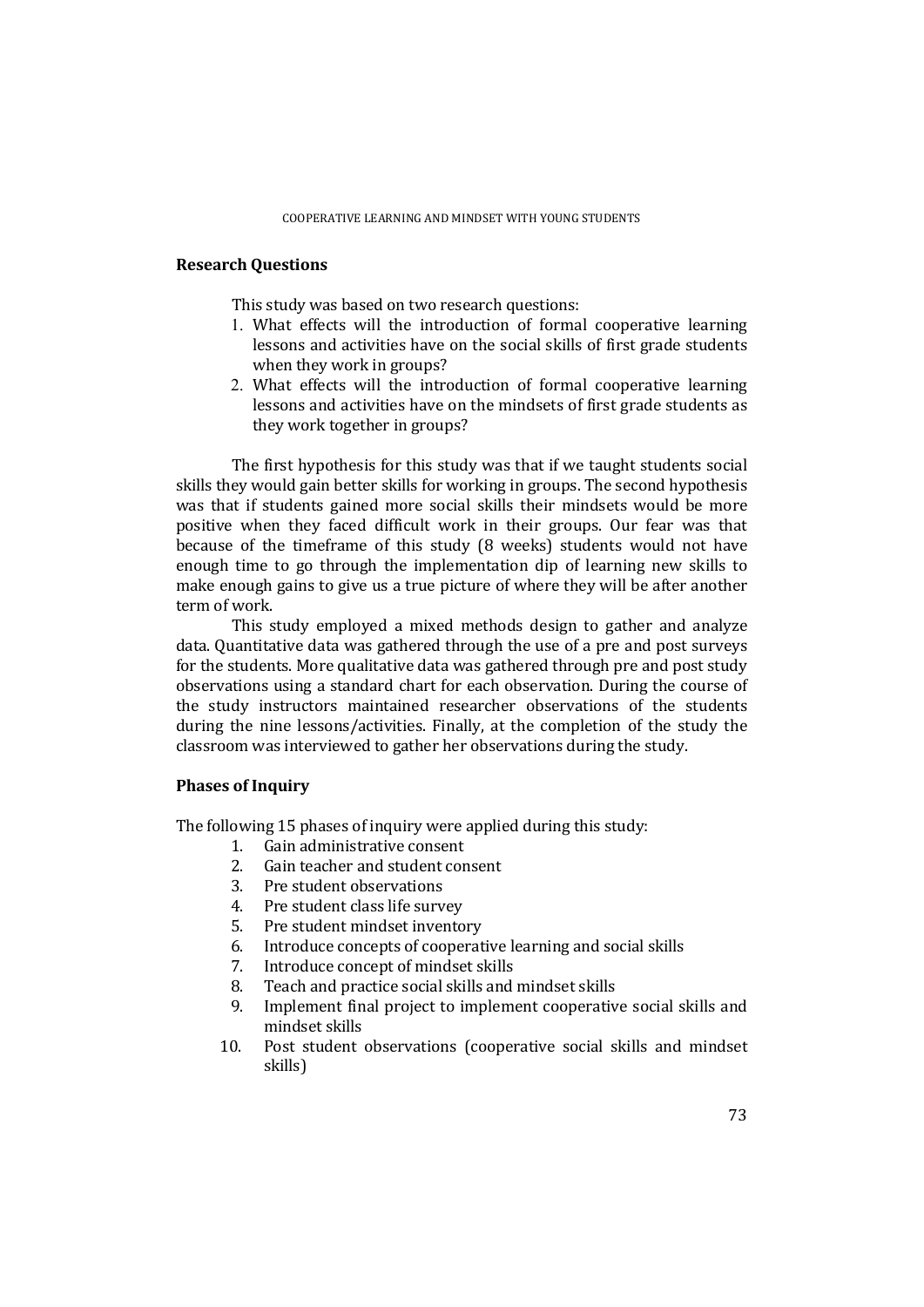- 11. Post student classroom life survey
- 12. Post student mindset inventory
- 13. Teacher interview
- 14. Data analysis
- 15. Development of final conclusions and recommendations

The study began with a pre observation of the students. During these observations the two university students and their supervisor divided up the class to observe the students' social skills (taking turns and encouragement) and growth mindset concepts (perseverance, effort, asking for help, helping others). This data gave us a baseline for the students in the classroom. The observation was repeated at the conclusion of the project in order to analyze growth from the beginning to the end of the process.

 The three instructors surveyed the students giving them fifteen statements related to cooperative learning to rate on a scale of 1 to 5 (always false to always true). One instructor led the process while the other two people circulated through the class to answer questions or assist students. There were five statements in each of three categories: 1. personal support in learning from peers, 2. personal support in learning from the teacher, 3. cooperation. The statements for personal support in learning from peers were as follows:

- 1. In this class my peers like to help me to learn.
- 2. My peers want me to learn well.
- 3. In this class the other students care how much I learn.
- 4. In this class my peers like me the way I am.
- 5. In this class every colleague is my friend.

 The personal support in learning from my teacher statements were as follows:

- 1. My teacher really cares about me.
- 2. My teacher cares how much I learn.
- 3. My teacher likes to see the results of my work.
- 4. My teacher likes to help me to learn.
- 5. My teacher cares about how I feel.

The cooperation statements were as follows:

- 1. In this class I like to cooperate with other colleagues.
- 2. In this class we help each other.
- 3. In this class we learn more when we work together.
- 4. In this class learning in cooperative groups is better than learning alone.
- 5. In this class it is a good that we have students help each other in their learning.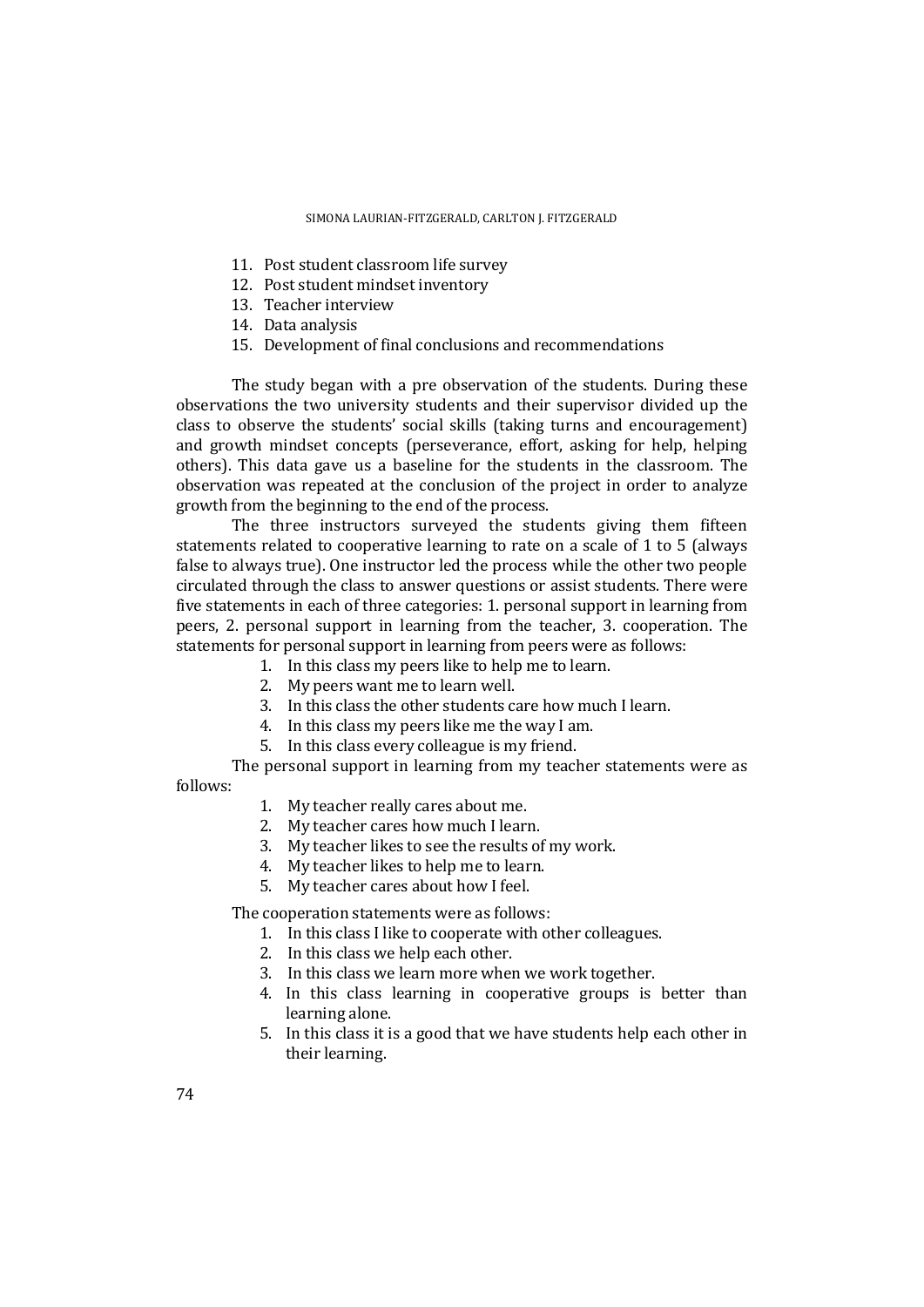The instructors then gave a mindset inventory to the students (see Appendix A). The inventory consisted of twenty statements about growth and fixed mindsets. There were five statements for each category: fixed ability, growth ability, fixed personality, and growth personality. The students rated each statement on a four point scale from strongly disagree to strongly agree. The inventory results were based on the following scale: 0 – 20: Strong Fixed Mindset; 21 – 33: Fixed mindset; 34 – 44: Growth Mindset; 45 – 60 Strong Growth Mindset.

 After completing the pre study observation and surveys, the university pre-service teachers and their supervisor began a series of nine lessons with the students. They implemented two lessons/activities for each of the three social skills: taking turns, voice levels, and encouragement. The process for each of the social skills lessons included helping students to become aware of the social skill; working with students to define each social with the use if a T chart (what does the skill look like and what does the skill sound like); initial practice of the skills; individual and group processing of progress; more practice; individual and group processing. During the practice phases of each skill students were placed in small groups and observed by the classroom teacher and the three people from the university. In addition to the student processing, the three university instructors and the classroom teacher processed in order to adapt for the next lesson.

 After the completion of the six lessons working with social skills, the instructors taught the students how to develop and create stories. The students practiced working in groups with the three pieces of a story, beginning, middle, and end. Students practiced creating and telling their stories using pictures and words. Students then brainstormed a list of possible topics for their final task. The class voted on the items until they had chosen six topics: Lego, memories from my childhood, love, princesses, ghosts, and pets. Then students were placed into groups based on their topics. There were seven groups (two groups worked with the topic of pets).

 Students then were given the task to develop and then write a story based on their chosen topic. Each student in the group wrote two sentences for the group story. The instructors then edited the sentences with the students, and each student wrote her/his sentences into the Big Book. Each student then either drew or cut put a picture for each of his or her sentences. Then each group created a title for their story and after sharing it with an instructor, wrote the title on the front page of the book. Finally, each author wrote her/his name on the front cover of the book.

 At the completion of this process the students were again given a group activity to accomplish and the three instructors observed the students taking notes as they did in the pre study observation. They rated the students in relation to their social skills of taking turns and encouragement and their mindsets by charting their perseverance, effort, asking help, and helping others. Finally students were given the post study survey, which was the same survey used in the pre study process.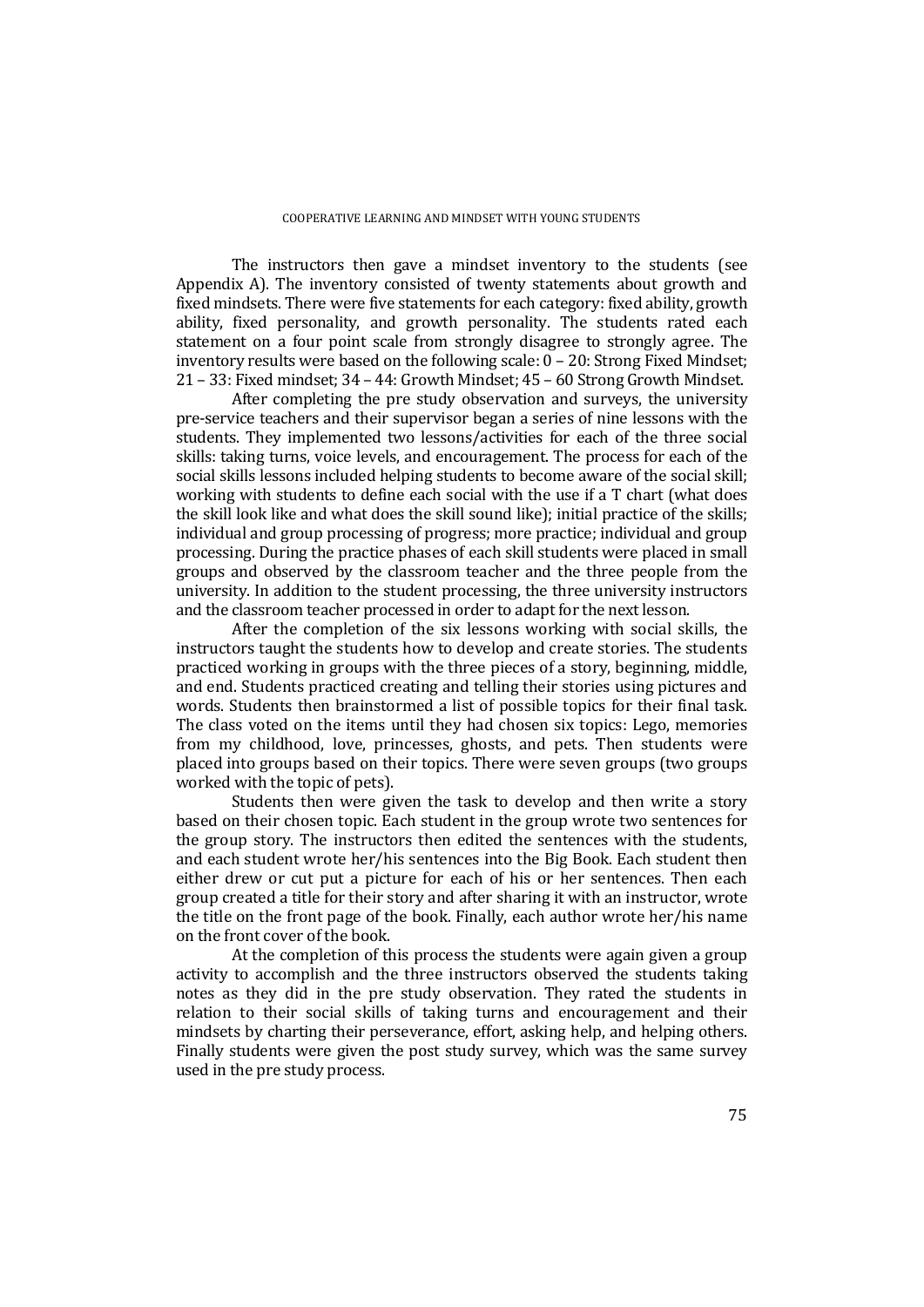During this process the instructors observed the students in their efforts and kept researcher journals for this notes. They analyzed their notes in order to draw conclusions about the progress of the students during the entire study. The classroom teacher was interviewed at the completion of the study to gain her insights for the study.

# **Results**

### **Cooperative Learning Survey**

The cooperative learning survey was divided into three categories with five statements in each category: peer support, teacher support, and general cooperative learning attitudes. Teacher support (4.8) and cooperative attitudes (4.6) had high scores in the pre survey. After working at learning the social skills and completing the complex activities in their formal cooperative groups these scores remained high but were slightly lower on the post survey (teacher support 4.5 and cooperative attitudes 4.3). In the area of peer support the score in the pre survey was 3.9 and in the post survey was 4.1. Again the positive difference was slight. In this class the students have a high level of trust in their teacher and in general want to be cooperative. Their amount of trust that their colleagues will help them rose during study but remains lower than the other two categories.

# **Mindset Inventory**

In the pre inventory for mindsets there were 18 (67%) students who scored in the Fixed Mindset range and 9 (33%) students who scored in the Growth mindset range. There was no student who scored in either the Strong fixed or the Strong Growth Mindset ranges. In the post inventory 11(41%) students scored in the Fixed Mindset range and 16 (59%) students scored in the Growth Mindset range. One of those students scored in the Strong Mindset range. Three students also fell from the Growth Mindset to the Fixed Mindset range. This inventory indicated a 26% overall increase in students in the Growth Mindset range from the beginning to the completion of the study.

### **Cooperative Skills Pre and Post Observations**

 Prior to and at the end of the study the three instructors observed the students as they completed grouped tasks. The students were charted as to their display of the social skills of taking turns and of encouraging their peers in their work. In the pre observation the activity had students working in pairs and in the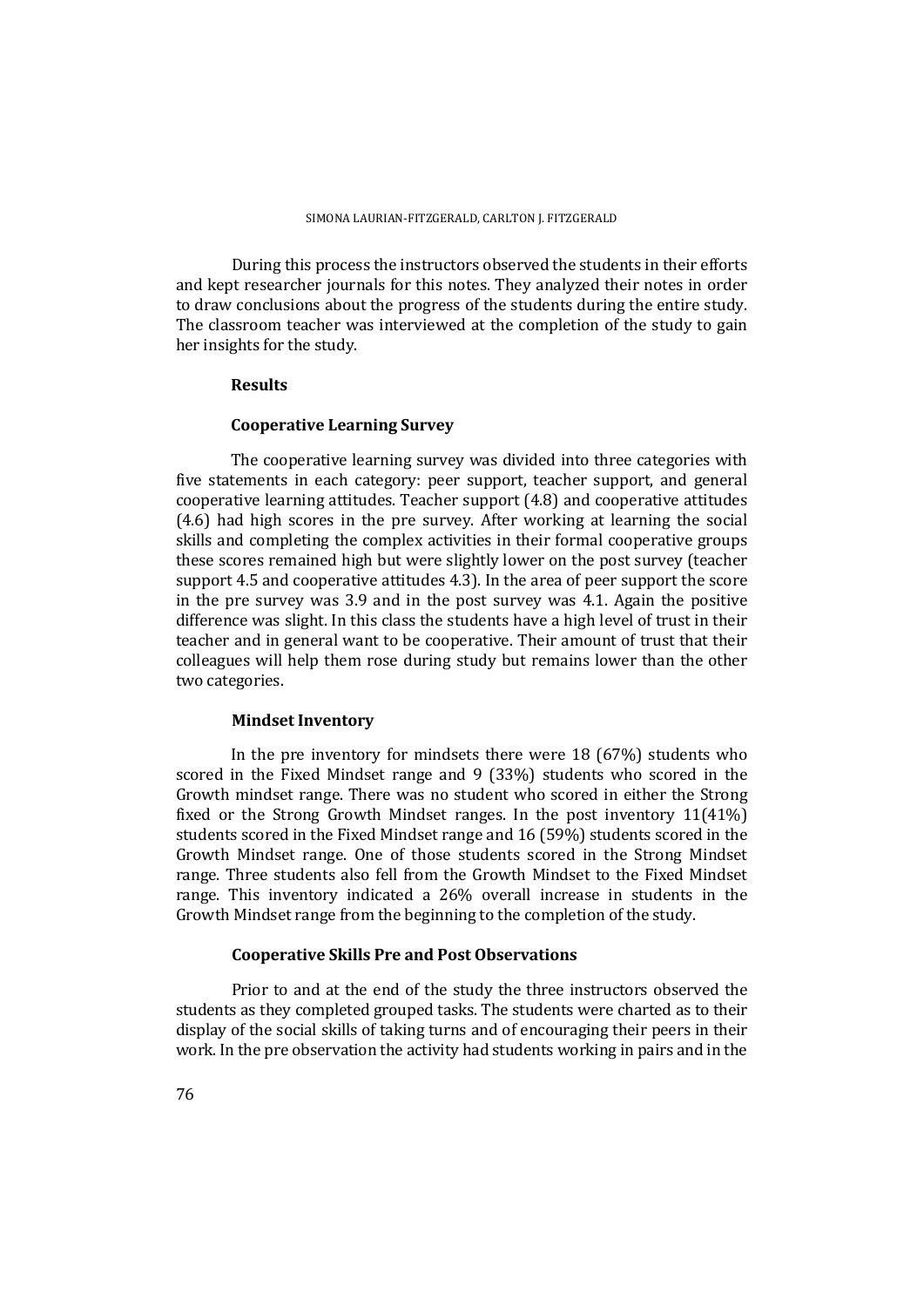post observation the students were working in groups of four. This caused a problem in trying to compare the results. When students are working in pairs the complexity of the interactions is much less. Students in pairs tend to either be the speaker or listener. When working in groups of four the communication becomes more complex because the students have to interact with and try to understand three times as many people. In addition the observers' task became more complicated as they observed four students at a time rather than two. In spite of these complications the data proved interesting.

 For the area of taking turns there were three items observed: students waiting for their turn, students looking at the speaker, and students making some sort of sign that they would like to speak (e.g. raising a hand). In the pre observation there were 19 observations of student waiting for their turn to speak and no interruptions of the speaker. In the post observations there were 12 observations of students waiting for their turn to speak and 17 times of interrupting another student to speak. In the case of looking at the speaker there were 39 observations of students accomplishing this skill in both the pre and the post observations. In the pre observation there were 16 times when students were observed not looking at the speaker. In the post observations there were no such observations. In terms of students making signs to try to gain a time to speak, in the pre observations there were 33 times students made a sign for attention for a turn. In the post observation there were 10 such instances. In both cases there were no negative attention getting signs used by students. In the pre observations there were 23 more positive observations (91 to 68) for taking turns than in the post observations. In the post observations there were 10 fewer negative behaviors (27 to 17) than in the pre observation in relation to taking turns than in the pre observations.

 In the area of encouragement there were also three categories observed: smiles, nods, and saying something positive. In the pre observation there 35 times when students were observed smiling at the speaker; in the post observations there were 50 such observations. In the pre observation there were 18 instances of students making negative faces while another student was talking. In the post observations there were 12 such instances. In terms of student nods to the speaker, there were 10 observations of student nodding in the pre observation and 4 instances in the post observation. In the pre observations one student was observe saying something positive or helpful to the speaker and one student saying something negative. During the post observation there were 5 instances of students saying positive things to the speaker and one observation of a negative comment. There were 13 more instances (59 to 46) of positive observation in the post observations as compared to the pre observations. There were also 3 fewer instances (16 to 19) of negative behaviors in terms of encouragement in the post observations.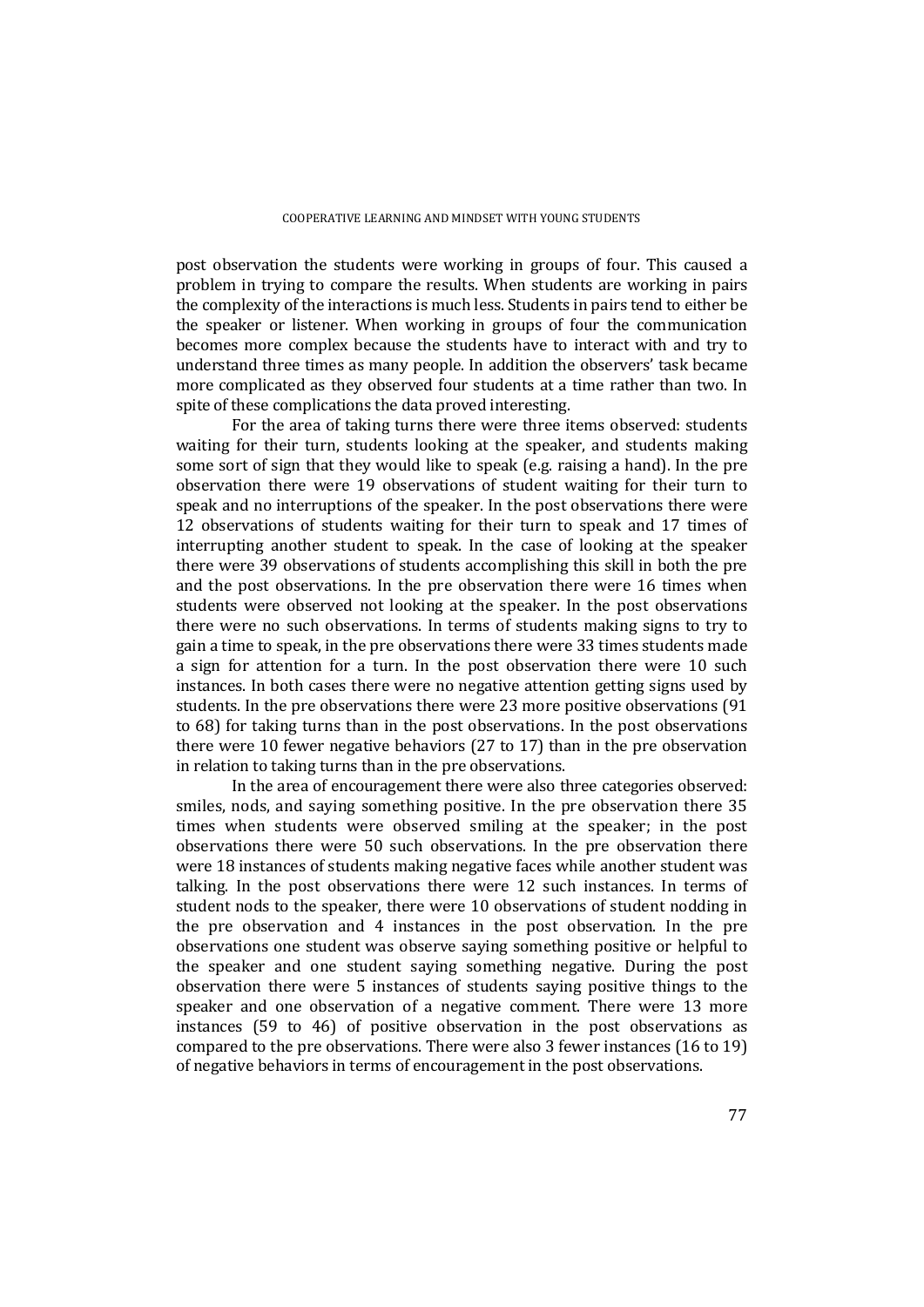In summary, in spite of the more complex nature of the task in the post observation, the students displayed fewer negative social behaviors both in terms of taking turns and in encouraging their peers. There were more positive observations in the pre observation time in terms of taking turns, and there were more positive observations in the post observations in terms of students encouraging one another.

## **Mindset Skills Pre and Post Observation**

 For the pre and post observations for Mindsets the instructor observed four categories of a positive mindset: perseverance, effort, asking for help when needed, and offering help to peers. In the pre observation there were 26 instances of visible perseverance and in the post observation there were 20 such instances. In the post observations there was one instance of a student giving up during the process. In terms of effort in the pre observations there were 18 instances of obvious effort and one case of a lack of effort. In the post observations there were 16 cases of visible effort and two instances of negative effort. In the pre observations there were 9 observations of students asking for help and one observation of a student refusing to accept help. In the post observations there were three instances of students asking for help. Four students were observed offering help to a peer in the pre observations and there were 6 students who refused to help a peer. In the post observations 8 students agreed to assist their peers and 2 students refused to give help to a peer. In addition the instructor observed 1 student in the pre observation and 13 students in the post observations who exhibited behaviors that she considered positive in terms of mindset. In terms of negative mindset actions the instructor noted 7 negative mindset behaviors in the pre observation and 3 in the post observation. In summary there were a total of 58 positive mindset visible behaviors by students in the pre observation and 60 such behaviors in the post observation. There were 16 negative mindset behaviors in the pre observation and 8 in the post observation.

### **Teacher Interview**

 We interviewed the classroom teacher to gain insights from her perspective. The first question was, *To what degree did you observe any differences in your students in their use of taking turns in your classroom during this study?* She replied that:

*In the beginning of the research the students did not use this skill successfully, Gradually, I notice an improvement. They get along by looking at each other. They accept and respect each other in their groups.*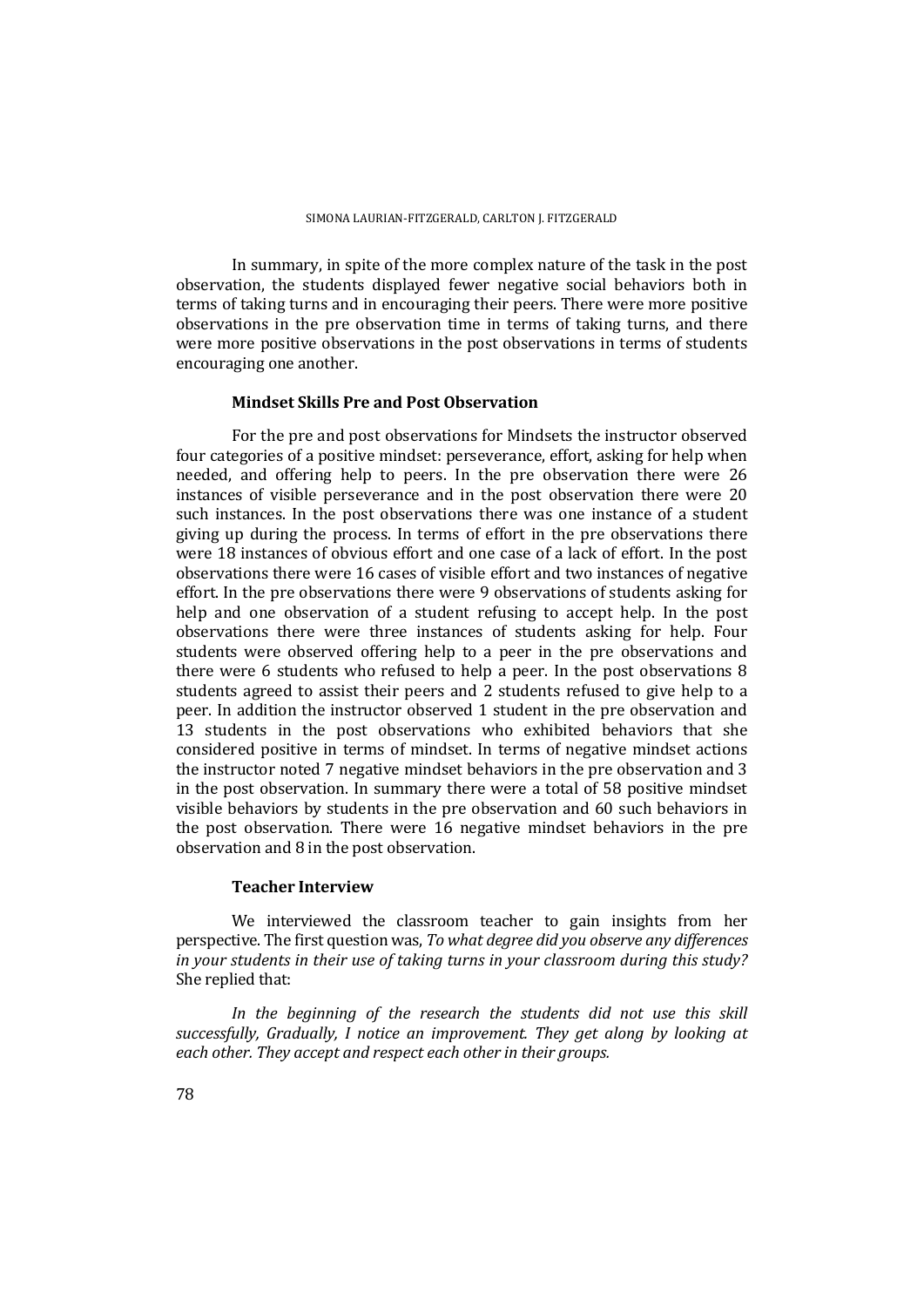The second question was, *To what degree did you observe any differences in your students in their use of encouragement in your classroom during this study?* She answered that:

*I noticed that they encourage each other and that they are challenged. The students that had a tendency to not be involved in the lessons are more active even with traditional lessons.* 

The third question was, *To what degree did you observe any differences in your students in their use their voice levels in their groups in your classroom during this study?* Her response:

*This skill needs more work. There are students who talk a very loud, even shout, when they are working in groups. Still I noticed groups that are using a low voice/tone.* 

The fourth question was, *To what degree have you seen students persevere in their work if they face a difficult task?* She stated:

*Unfortunately, I noticed this only once during your work with my students. I liked what I saw. Slowly, but surely they are learning to persevere.* 

The fifth question was, *What do you see as the benefits of this work with your students?*

*I feel that this action helped my students to become closer. They successfully came to know each other better, and they made new friends within the classroom.* 

We finally asked the teacher if she had any other comments she would like to add. She stated,

*This study showed me another approach of teaching that I would like to try.* 

### **Instructor Observations**

 The three instructors also maintained observations throughout this study. They major conclusion from their experience was that they saw progress from the students. One instructor stated, *At the beginning the students would not share materials or ideas with each other. At the end when they were making their big books they were very willing to share and help each other complete their books.* Another instructor said, *Even though it was hard for the student to always keep their voices low, they knew that it was better for everyone when they did.* An instructor said, *It was special to observe the students and hear them encourage each other when they knew we were observing. Even though it was difficult they wanted to learn the skills, and they were proud to show us what they were learning.* One of the instructors stated, *I was so excited to see the students move into the mechanical stage of encouragement. We have talked about the stages of skill*  development and it was so exciting to see it in action with these students. Finally, an instructor related, *This is really hard work but it is so cool when you see students grow in front of you. It was amazing to see the progress of the students from the beginning of the study to the end.*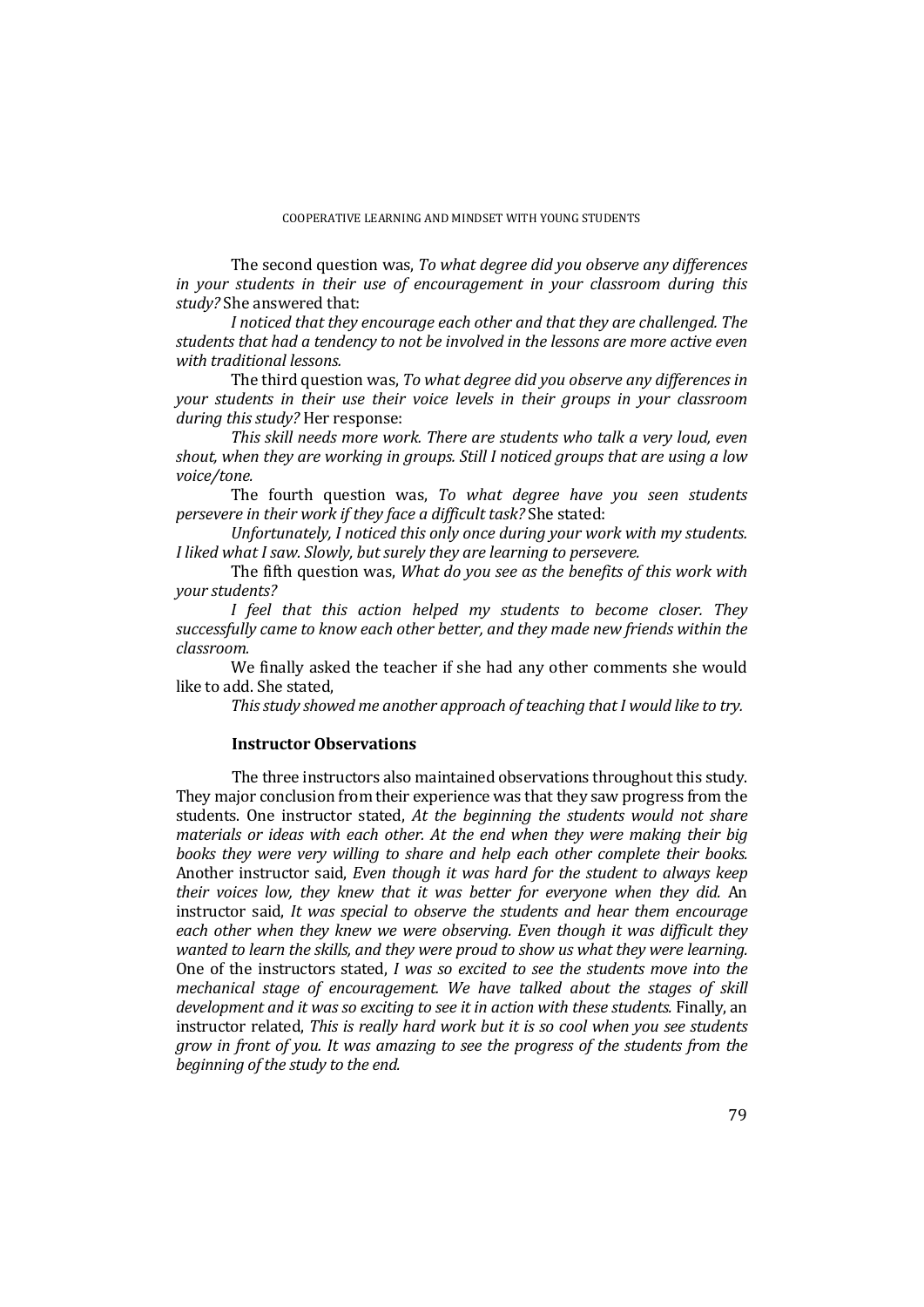### **Discussion**

 The objective of this study was to work with first grade students to see if we could help them to learn social skills necessary to work effectively in groups. We also wanted to see if we could begin to help students to strengthen their positive mindsets. Both of these issues are complex and our study is just the beginning stage of a much larger process. We agree with people like Wagner (2008), Pink (2006), Caine and Caine (2011) that the future success of our students in their post education lives lies in their abilities to problem solve, understand diversity, think critically, communicate effectively, be creative, innovative, and flexible, and to understand how to work with different kinds of people effectively. We also agree with people like Dweck (2006) and Duckworth (2013) that our students need to have the skills to persevere through difficult times and the attitude to face challenges with a positive mindset. These kinds of skills will not be gained by passing standardized tests or sitting rows learning how to spit back to teachers what they have been told. If we really want our students to be independent thinkers, innovators, creative problem solvers, and collaborative adults then we have to work with them in ways that assists them in developing the attitudes and skills needed to accomplish those goals (Zhao, 2012). We have to change what and how we teach if we are going to help our students be prepared for the future (Wagner, 2008). Cooperative learning (Johnson & Johnson, 2013) is a philosophy of teaching that allows teachers and students to learn about and develop the skills necessary to be effective citizens of the future. This study is one small piece of the process but it is important because it does show that young students want to and can begin the work to begin gaining these skills at early ages. First graders can learn to develop positive mindsets and they can learn important cooperative social skills. We are not encouraging this work because it is easy, we are encouraging it because it essential to the future our students and our world.

# **Limitations**

 This was small study conducted over a relatively short period of time. The results are interesting and give us some great food for thought. But these results cannot be generalized beyond this study. This study was conducted by people who were not part of the regular classroom of the students. That caused some normal issues of disrupting the normal flow of the day for students when we were present in their classroom. Although the teacher and the students were gracious and wonderful this process would probably have been even more effective if we had been a regular part of the school. We had three people implementing the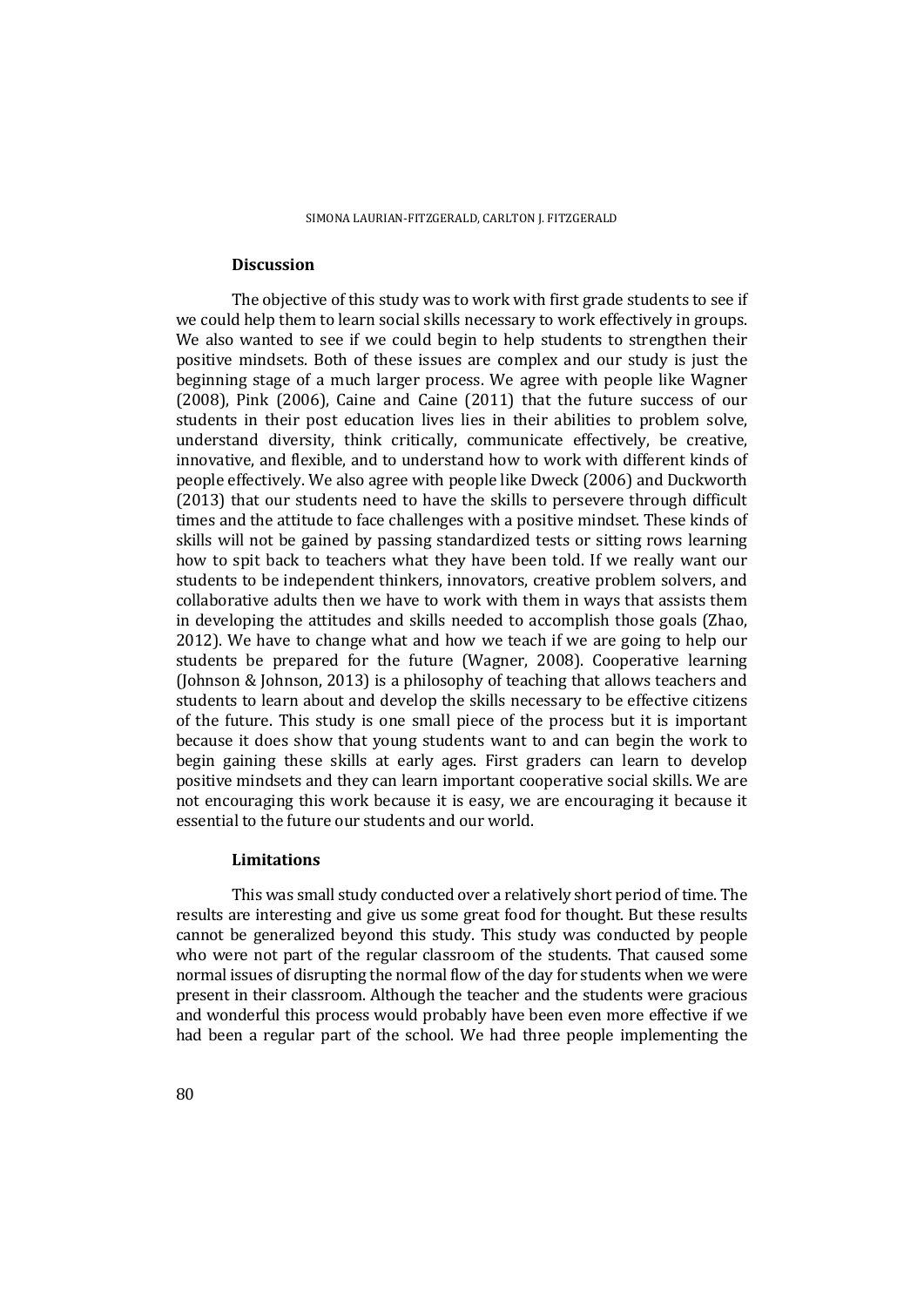study in the class and that is something that most classrooms do not have the ability to do. It would be good to see studies like ours accomplished in schools with the regular number of personnel that work in a classroom.

### **Recommendations for Further Study**

 We have become convinced that young people can learn the complex social skills needed for cooperative learning, and we are convinced that we can teach young students Grit and positive mindset skills. More research with young students needs to be developed so that we can learn even more effective ways to help young people gather these skills. We also believe to would be worthwhile to conduct research on the effects of Mindset on teachers and administrators. We also believe that further research on teaching important social skills to young people to develop the most developmentally appropriate techniques to employ with our young students. Finally, we recommend longer term studies to understand the longer term effects and needs for effective cooperative learning in elementary schools.

# **REFERENCES**

- Caine, R.E., & Caine, G. (2011). *Natural learning for a connected world*. NY: Teachers College Press.
- Creswell, J.W. (2003). *Research Design. Qualitative, Quantitative and Mixed Methods Approaches*. Thousand Oaks: Sage Publications
- Duckworth, A. (2013). The significance of grit: A conversation with Angela Lee Duckworth. Conducted by Deborah Perkins-Gough.
- Dweck, C. (2006). *Mindset: The new psychology of success*. New York: Balentine.
- Fitzgerald, C. J. (2013). Caring our way to more effective learning*. Procedia Social and Behavioral Sciences*. Vol. 76.. Pp. 341-345. Fifth International Conference EDU World 2012. Education Facing Contemporary World Issues.
- Glasser, W. (2006). *Every student can succeed: Finally a book that explains how to reach and teach every student in your school*. Mosheim, TN: Black Forest Press.
- Greenwich Public Schools. n.d. Transdisciplinary Teaching.
	- *http://www.greenwichschools.org/page.cfm?p=6697.*
- Hattie, J. (2009). *Visible learning*. London: Rutledge.
- Johnson, D.W., & Johnson, F.P. (2013). *Joining together: Group theory and group dkills* (11th Ed.). Boston: Allyn & Bacon.
- Johnson, D.W., Johnson, R., & Holubec, E. (2013). *Cooperation in the classroom* (8th ed.). Edina, MN: Interaction Book Company.